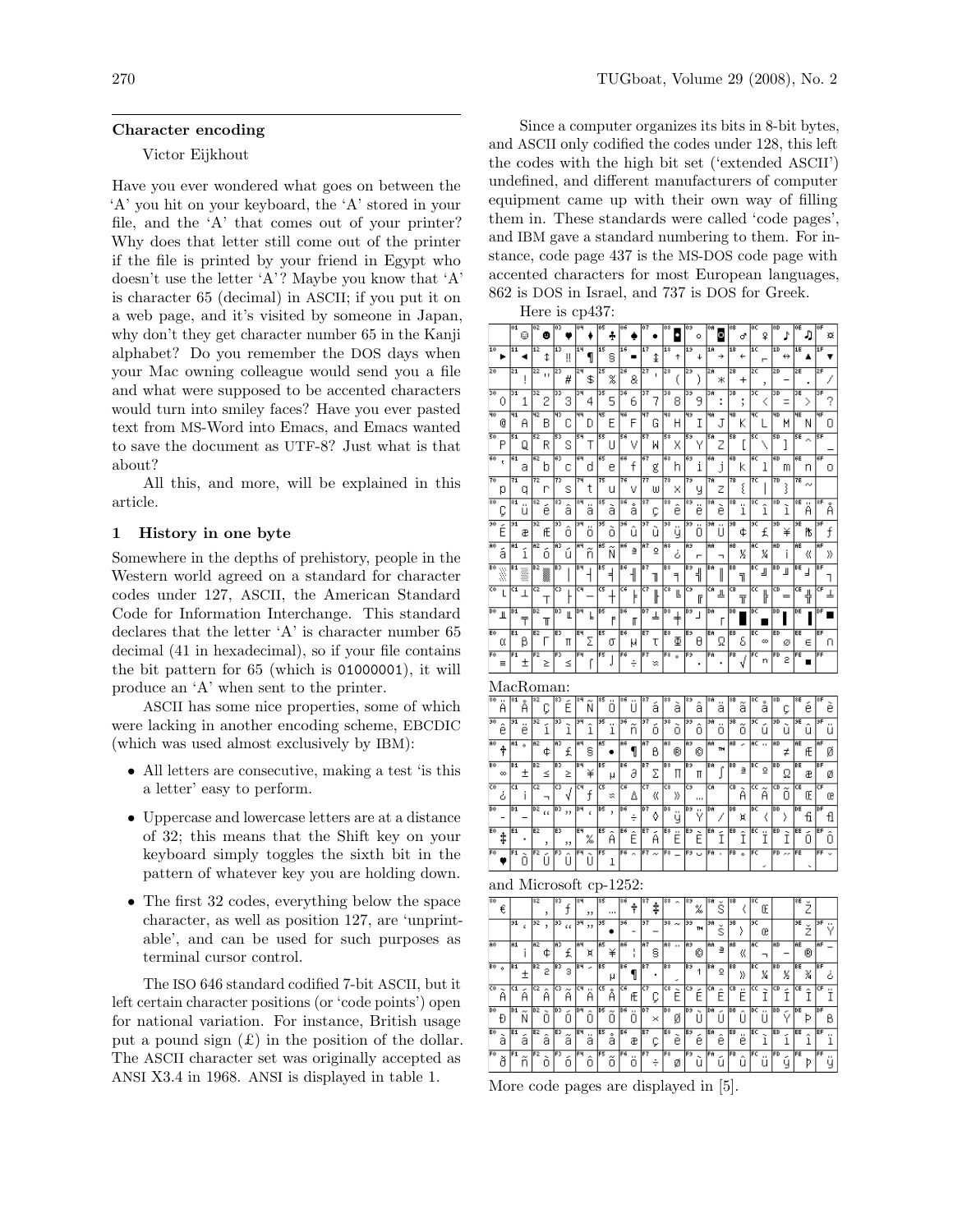|                                     |                                                                  | <b>ASCII CONTROL CODES</b>                    |                          |                         |                |                           |                |    |                       |                            |                       |                     | $_{\rm dec}$<br>hex    | CHAR<br>$_{\rm{oct}}$            |                        |                   |
|-------------------------------------|------------------------------------------------------------------|-----------------------------------------------|--------------------------|-------------------------|----------------|---------------------------|----------------|----|-----------------------|----------------------------|-----------------------|---------------------|------------------------|----------------------------------|------------------------|-------------------|
| b7<br>b6<br>b5                      | 0<br>$\overline{0}$<br>$\overline{0}$                            | 0<br>$\overline{0}$<br>1                      | $\overline{0}$           | $\mathbf{1}$            | $\overline{0}$ | $\theta$                  | $\mathbf{1}$   | 1  | 1                     | $\overline{0}$<br>$\theta$ | 1                     | $\overline{0}$<br>1 |                        | $\mathbf{1}$<br>$\boldsymbol{0}$ | 1                      | $\mathbf{1}$<br>1 |
| <b>BITS</b><br>b4 b3 b2 b1          | CONTROL                                                          |                                               |                          |                         |                | SYMBOLS<br><b>NUMBERS</b> |                |    |                       | <b>UPPERCASE</b>           |                       |                     |                        | <b>LOWERCASE</b>                 |                        |                   |
| $0\;\; 0\;\; 0\;\; 0$               | $\sigma$<br>NUL<br>$\sim$ 0                                      | 16<br>DLE<br>10<br>20                         | 32<br>20                 | $_{\rm SP}$             | 40             | 48<br>30                  | 0              | 60 | 64<br>40              | $^{\circ}$<br>100          | 80<br>50              | Ρ<br>120            | 96<br>60               | $\epsilon$<br>140                | 112<br>70              | р<br>160          |
| $0\quad 0$<br>$\overline{0}$<br>- 1 | $\overline{1}$<br>SOH<br>$\mathbf{1}$<br>$\overline{1}$          | 17<br>DC1<br>21<br>$1\,1$                     | 33<br>21                 | Ţ                       | $4\,1$         | 49<br>31                  | 1              | 61 | 65<br>41              | Α<br>101                   | 81<br>$5\,1$          | Q<br>121            | 97<br>61               | а<br>141                         | 113<br>71              | $q_{161}$         |
| 1 0<br>$0\quad 0$                   | $\overline{2}$<br><b>STX</b><br>$\overline{2}$<br>$\overline{2}$ | 18<br>DC2<br>12<br>22                         | 34<br>22                 | $, ,$                   | 42             | 50<br>32                  | $\overline{2}$ | 62 | 66<br>42              | B<br>102                   | 82<br>52              | R<br>122            | 98<br>62               | b<br>142                         | 114<br>72              | r<br>162          |
| 0 0 1 1                             | <b>ETX</b><br>3<br>$\overline{3}$                                | 19<br>DC3<br>23<br>13                         | 35<br>$^{\rm 23}$        | $_{\#}$                 | 43             | $5\,1$<br>33              | 3              | 63 | 67<br>43              | С<br>103                   | 83<br>$5\sqrt{3}$     | S<br>123            | 99<br>63               | $\mathbf{C}$<br>143              | 115<br>73              | S<br>163          |
| 0 1 0 0                             | $\overline{4}$<br>EOT<br>$\overline{A}$                          | $\bf{20}$<br>DC4<br>14<br>24                  | 36<br>24                 | \$                      | 44             | 52<br>34                  | 4              | 64 | 68<br>44              | D<br>104                   | 84<br>54              | т<br>124            | 100<br>64              | d<br>144                         | 116<br>74              | t.<br>164         |
| 1 0 1<br>0                          | $\overline{5}$<br>$\mbox{ENQ}_{_{5}}$<br>6                       | 21<br>NAK<br>$1\,5$<br>25<br>22               | 37<br>25<br>38           | $\%$                    | 45             | 53<br>35<br>54            | 5              | 65 | 69<br>45<br>70        | E<br>105                   | 85<br>55<br>86        | U<br>125            | 101<br>65<br>102       | е<br>145                         | 117<br>75<br>118       | u<br>165          |
| -1<br>1 0<br>0                      | ACK<br>6<br>$\,6\,$<br>7                                         | <b>SYN</b><br>$16\,$<br>26<br>$\overline{23}$ | 26<br>$\overline{39}$    | &                       | 46             | 36<br>$\overline{55}$     | 6              | 66 | 46<br>$\overline{71}$ | F<br>106                   | 56<br>$\overline{87}$ | V<br>126            | 66<br>103              | f<br>146                         | 76<br>119              | v<br>166          |
| 1 1 1<br>$\theta$                   | BEL<br>$\overline{7}$<br>$\overline{7}$<br>8                     | <b>ETB</b><br>27<br>17<br>24                  | $^{\rm 27}$              | $^\mathrm{^\mathrm{o}}$ | 47             | 37                        | 7              | 67 | 47<br>72              | G<br>107                   | 57                    | W<br>127            | 67<br>104              | g<br>147                         | 77                     | W<br>167          |
| 1 0 0 0                             | BS<br>10<br>8<br>$\overline{9}$                                  | <b>CAN</b><br>18<br>30<br>25                  | 40<br>$\bf{^{28}}$<br>41 |                         | $50\,$         | 56<br>38<br>57            | 8              | 70 | 48<br>73              | Н<br>110                   | 88<br>58<br>89        | Х<br>130            | 68<br>105              | h<br>150                         | 120<br>78<br>121       | Х<br>170          |
| $0\quad0\quad1$<br>1                | HТ<br>9<br>11<br>10                                              | ΕM<br>19<br>31<br>26                          | 29<br>42                 |                         | $5\,1$         | 39<br>58                  | 9              | 71 | 49<br>74              | T<br>111                   | 59<br>90              | Y<br>131            | 69<br>106              | Ť<br>$1\,5\,1$                   | 79<br>122              | у<br>171          |
| $\overline{0}$<br>1 0<br>1          | LF<br>A<br>$1\,2$<br>11                                          | <b>SUB</b><br>32<br>1A<br>27                  | 2A<br>43                 | $\ast$                  | 52             | 3A<br>59                  |                | 72 | 4A<br>75              | J.<br>112                  | $5\,\mathrm{A}$<br>91 | Ζ<br>132            | 6A<br>107              | J<br>152                         | 7A<br>123              | Ζ<br>172          |
| $\overline{0}$<br>1<br>1<br>- 1     | VТ<br>$_{\rm B}$<br>$1\,3$<br>12                                 | <b>ESC</b><br>33<br>$1\,\mathrm{B}$<br>28     | 2B<br>44                 | ┿                       | 53             | 3B<br>60                  | $\, ,$         | 73 | 4B<br>76              | K<br>113                   | 5B<br>92              | 133                 | 6B<br>108              | k<br>153                         | 7B<br>124              | 173               |
| -1<br>$0\quad 0$<br>1               | FF<br>Ċ<br>$1\,4$<br>$\overline{13}$                             | FS<br>1 <sub>C</sub><br>34<br>29              | 2 <sup>C</sup><br>45     | ,                       | 54             | 3 <sub>C</sub><br>61      | $\,<$          | 74 | 4C<br>77              | L<br>114                   | 5 <sub>C</sub><br>93  | 134                 | 6 <sub>C</sub><br>109  | 1<br>154                         | 7 <sup>C</sup><br>125  | 174               |
| -1<br>$\overline{0}$<br>- 1<br>1    | $_{\rm CR}$<br>D<br>$1\,5$                                       | GS<br>$1\,\mathrm{D}$<br>35                   | 2D                       |                         | 55             | 3D                        |                | 75 | 4D                    | М<br>$1\,1\,5$             | $5\,\mathrm{D}$       | 135                 | 6D                     | m<br>155                         | 7D                     | 175               |
| 1 0<br>-1<br>1                      | 14<br>SO <sub>1</sub><br>E<br>$16\,$                             | 30<br>$_{\rm RS}$<br>$1\,\mathrm{E}$<br>36    | 46<br>2E                 |                         | 56             | 62<br>$3\,\mathrm{E}$     | >              | 76 | 78<br>$4\mathrm{E}$   | Ν<br>116                   | 94<br>$5\,\mathrm{E}$ | 136                 | 110<br>$6\,\mathrm{E}$ | n<br>156                         | 126<br>7E              | 176               |
| 1<br>1<br>1<br>-1                   | 15<br><b>SI</b><br>$\mathbf F$<br>$1\,7$                         | 31<br>US<br>1F<br>37                          | 47<br>2F                 |                         | 57             | 63<br>3F                  | ?              | 77 | 79<br>$4\,\mathrm{F}$ | О<br>$1\,1\,7$             | 95<br>5F              | 137                 | 111<br>$6\,\mathrm{F}$ | O<br>$1\,5\,7$                   | 127<br>$7\,\mathrm{F}$ | DEL<br>177        |

<span id="page-1-0"></span>Table 1: The ASCII table

The international variants were standardized as ISO 646-DE (German), 646-DK (Danish), et cetera. Originally, the dollar sign could still be replaced by the currency symbol, but after a 1991 revision the dollar is now the only possibility.

The different code pages were ultimately standardized as ISO 8859, with such popular code pages as 8859-1 ('Latin 1') for western European:

|                            |     |                       |     | œ  |     |                       |           | ¤             |            |                       |                |          |      | s | lA8      |         | 1A 9 | ⊚  | IAA        | ā                           | IAB       |                      |            |          |            |   | RE         | ൘  |            |  |
|----------------------------|-----|-----------------------|-----|----|-----|-----------------------|-----------|---------------|------------|-----------------------|----------------|----------|------|---|----------|---------|------|----|------------|-----------------------------|-----------|----------------------|------------|----------|------------|---|------------|----|------------|--|
| BO<br>$\alpha$             | B1  |                       | IB2 | Þ  | B3  | 3                     | ाहिम      | ×             | IB5        | м                     | IB 6           |          | le 7 |   | lB≎      |         | lB9. |    | BA         | ō                           | ाडा       |                      | IBC.       | X        | <b>IBD</b> | X | BE         | 鯊  | <b>IBF</b> |  |
| СO<br>$\ddot{\phantom{1}}$ | IC1 |                       | cz  | ۸  | 103 | $\tilde{\phantom{a}}$ | Тсч       | $\cdots$<br>Α | ाड         | $\sim$                | IC6            | Æ        | 167  |   | Ic\$     | ÷.      | īсэ  | ٠  | ICA        | $\sim$                      | IСB       | $\ddot{\phantom{1}}$ | Icc        | $\sim$   | ICD.       | ٠ | <b>CE</b>  | ×. | İCF        |  |
| DO                         | lD1 | $\tilde{\phantom{a}}$ | lD2 | ۰. | ID3 |                       | Точ       | $\sim$        | <b>ID5</b> | $\tilde{\phantom{a}}$ | ID6            | $\cdots$ | lD7  | × | <b>D</b> |         | lD9  | ۰. | <b>TDA</b> | $\mathcal{L}_{\mathcal{A}}$ | DB        | ×                    | lDC        | $\cdots$ | <b>IDD</b> | × | DE         |    | IDF        |  |
| EO<br>á                    | E1  | а                     | IE2 | â  | E3  | ã                     | <b>E4</b> | ä             | <b>IES</b> | å                     | E6             | æ        | TE7  |   | TE⊗      | ۰.<br>e | IE9  | é  | <b>IEA</b> | ê                           | EB        | ٠<br>ë               | EC         |          | <b>IED</b> |   | <b>IEE</b> | ÷  | <b>IEF</b> |  |
| FO<br>ð                    | F1  | ñ                     | IF2 |    | F3  |                       | <b>F4</b> |               | <b>F5</b>  | $\sim$                | F <sub>6</sub> | ö        | IF7  |   | lF₿      |         | IF9  |    | FA         |                             | <b>FB</b> |                      | <b>IFC</b> |          | <b>FD</b>  |   | FE         |    | FF         |  |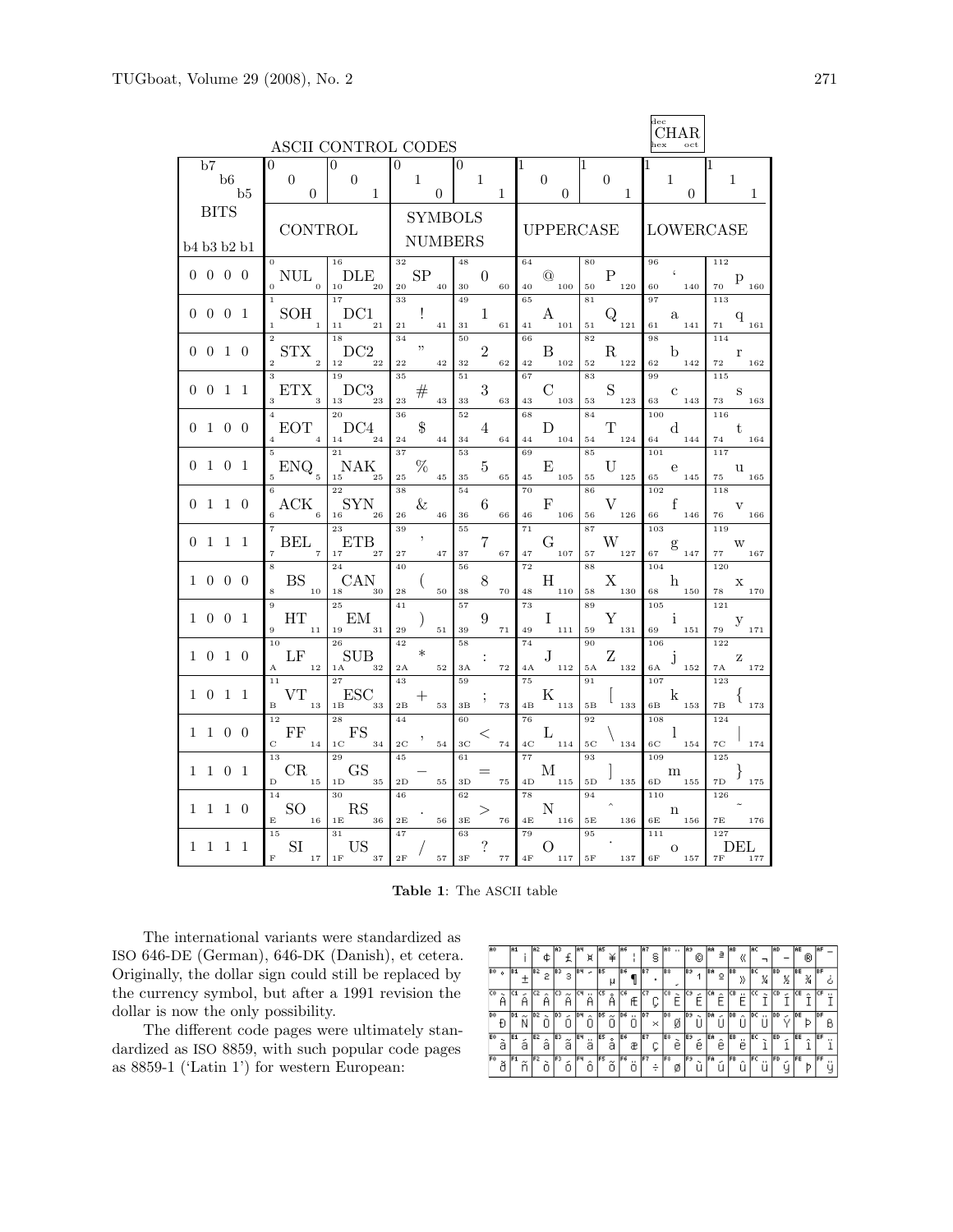| Ĥ0  |    | A1  | $\cdots$ | TA <sub>2</sub> |   | TA3 | - | <b>AH</b><br>Е  | IAS |   | <b>A6</b>  |   |     | 87 88 |     |   | <b>A</b> <sub>3</sub> | Љ                   | <b>AR</b>  | Њ | <b>AB</b>  |    | Inc. 2 |   | <b>AD</b>  |   |           | ن ME   | <b>AF</b>  |
|-----|----|-----|----------|-----------------|---|-----|---|-----------------|-----|---|------------|---|-----|-------|-----|---|-----------------------|---------------------|------------|---|------------|----|--------|---|------------|---|-----------|--------|------------|
| BO  | Α  | IB1 | n        | lB2.            |   | IB3 |   | ।हिम            | B5  |   | १८         | Ж | 187 | з     | lB⊗ |   | <b>IBS</b>            | ⊺ آ8∎ ب             |            | v | BB         |    | IBC.   |   | 18D        |   | IBE       |        | <b>IBF</b> |
| CO. | ⋼  | IC1 |          | Icz.            |   | 103 |   | ю<br>መ          | IC5 |   | ाटङ        |   | 167 |       | IC8 | Ш | IC9                   |                     | <b>CA</b>  | b | IСB        | DI | ю      |   | ICD.       |   | CE        | Ю      | ICF        |
| DO  | а  | ID1 |          | TD2             | R | ID3 |   | Точ             | 105 | е | <b>TD6</b> | Ж | 107 | з     | TD8 | и | TD <sub>3</sub>       | $\overline{a}$<br>И | <b>DA</b>  |   | 10B        |    | IDC.   | Μ | <b>DD</b>  |   | IDE       |        | <b>DF</b>  |
| EO  | р  | E1  |          | IE2             |   | IE3 |   | IE4<br>Œ        | IE5 |   | IE6        |   | IE7 |       | E*  | Ш | IE9                   |                     | <b>IEA</b> | ъ | <b>IEB</b> | ы  | IEC.   | ▫ | <b>IED</b> |   | IEE       | ю      | <b>IEF</b> |
| Fû  | ΝĿ | F1  | <br>е    | lF2             | h | IF3 |   | <b>IF4</b><br>е | IF5 |   | <b>IF6</b> |   | IF7 | v     | lF≋ |   | IF9                   | Љ                   | FA         | њ | <b>IFB</b> | ħ  | IFC    |   | <b>IFD</b> | g | <b>FE</b> | $\sim$ | IFF        |

8859-2 for eastern European, and 8859-5 for Cyrillic:

These ISO standards explicitly left the first 32 extended positions undefined.

Reading material: The history of ASCII out of telegraph codes [\[1\]](#page-7-1); a history, paying attention to multilingual use [\[4\]](#page-7-2); Bob Bemer, the 'father of ASCII' [\[2\]](#page-7-3); a detailed discussion of ISO 8859, Latin-1 [\[11\]](#page-7-4).

# 2 Character sets and encodings

As you can tell from the introduction, there is quite a bit of confusion possible between characters and representations or encodings. Let us clear up the concepts a little.

Informally, the term 'character set' (also 'character code' or 'code') used to mean something like 'a table of bytes, each with a character shape'. With only the English alphabet to deal with that is a good enough definition. These days, much more general cases are handled, mapping one octet into several characters, or several octets into one character. The definition has changed accordingly:

A charset is a method of converting a sequence of octets into a sequence of characters. This conversion may also optionally produce additional control information such as directionality indicators.

(From RFC 2978) A conversion the other way may not exist, since different octet combinations may map to the same character. Another complicating factor is the possibility of switching between character sets; for instance, ISO2022-JP is the standard ASCII character set, but the character sequence ESC \$ @ switches to JIS X 0208-1978.

To disentangle the concepts behind encoding, we need to introduce a couple of levels:

- ACR Abstract Character Repertoire: the set of characters to be encoded; for example, some alphabet or symbol set. This is an unordered set of characters, which can be fixed (the contents of ISO 8859-1), or open (the contents of Unicode).
- CCS Coded Character Set: a mapping from an abstract character repertoire to a set of nonnegative integers. This is what is meant by 'encoding', 'character set definition', or 'code page'; the integer assigned to a character is its 'code point'.

There used to be a drive towards unambiguous abstract character names across repertoires and encodings, but Unicode ended this, as it provides (or aims to provide) more or less a complete list of every character on earth.

- CEF Character Encoding Form: a mapping from a set of non-negative integers that are elements of a CCS to a set of sequences of particular code units. A 'code unit' is an integer of a specific binary width, for instance 8 or 16 bits. A CEF then maps the code points of a coded character set into sequences of code points, and these sequences can be of different lengths inside one code page. For instance ASCII uses a single 7-bit unit; UTF-8 uses one to four 8-bit units. We will discuss the UTF encodings below.
- CES Character Encoding Scheme: a reversible transformation from a set of sequences of code units (from one or more CEFs to a serialized sequence of bytes. In single-byte cases such as ASCII and UTF-8 this mapping is trivial. With the twobyte scheme UCS-2 there is a single 'byte order mark', after which the code units are trivially mapped to bytes. On the other hand, ISO 2022, which uses escape sequences to switch between different encodings, is a complicated CES.

Additionally, there are the concepts of

- CM Character Map: a mapping from sequences of members of an abstract character repertoire to serialized sequences of bytes bridging all four levels in a single operation. These maps are what gets assigned MIBenum values by IANA; see section [4.1.](#page-4-0)
- TES Transfer Encoding Syntax: a reversible transformation of encoded data. This data may or may not contain textual data. Examples of a TES are base64, uuencode, and quoted-printable, which all transform a byte stream to avoid certain values.

# 3 Unicode and UTF encodings

The systems above functioned quite well as long as you stuck to one language or writing system. Poor dictionary makers. More or less simultaneously two efforts started that aimed to incorporate all the world's character sets in one standard: the Unicode standard (originally 2-byte), and ISO 10646 (originally 4-byte). Unicode was extended further, so that it has all code points up to 10FFFFF, which is slightly over a million.

Two international standards organizations, the Unicode Consortium and ISO/IEC JTC1/SC2, started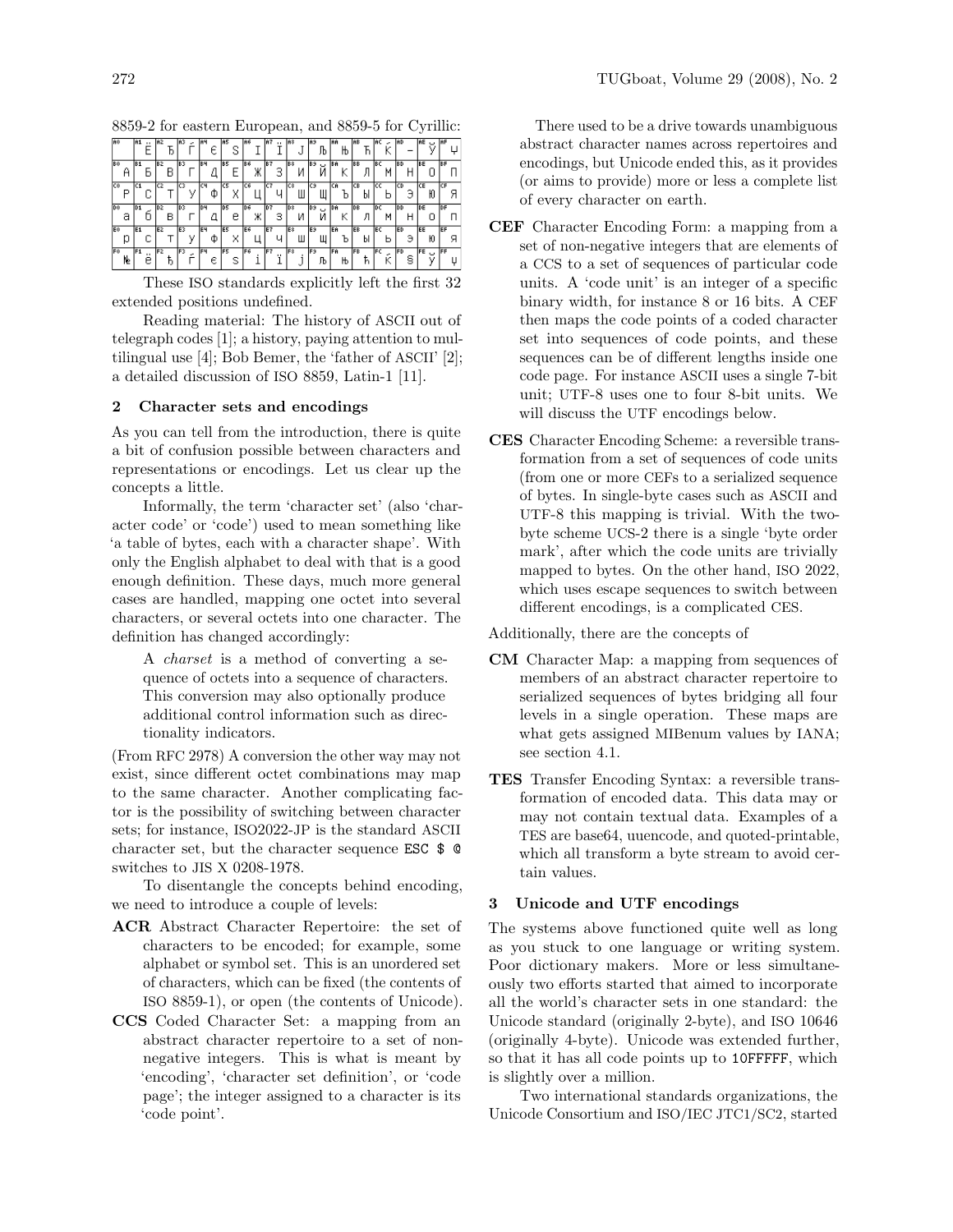designing a universal standard that was to be a superset of all existing character sets. These standards are now synchronized. Unicode has elements that are not in 10646, but they are compatible where it concerns straight character encoding.

ISO 10646 defines UCS, the 'Universal Character Set'. This is in essence a table of official names and code numbers for characters. Unicode adds to this rules for hyphenation, bi-directional writing, and more.

The full Unicode list of code points can be found online, broken down by blocks [\[14\]](#page-7-5), and downloadable [\[17\]](#page-7-6).

#### 3.1 BMP and other Unicode subplanes

Characters in Unicode are mostly denoted hexadecimally as U+wxyz; for instance, U+0041 is 'Latin Capital Letter A'. The range U+0000–U+007F  $(0-127)$  is identical to US-ASCII (ISO 646 IRV), and U+0000– U+00FF  $(0-255)$  is identical to Latin 1 (ISO 8859-1).

The original 2-byte subset is now called the 'BMP' for Basic Multilingual Plane, or plane 0. These are the Unicode code points that are nonzero in the last two bytes. Other 'planes' have been defined that have one or more bits set outside the last two bytes.

- BMP (Basic Multilingual Plane) The first plane defined in Unicode/ISO10646, designed to include all scripts in active modern use. The BMP currently includes the Latin, Greek, Cyrillic, Devangari, hiragana, katakana, and Cherokee scripts, among others, and a large body of mathematical, APL-related, and other miscellaneous characters. Most of the Han ideographs in current use are present in the BMP, but due to the large number of ideographs, many were placed in the Supplementary Ideographic Plane.
- SMP (Supplementary Multilingual Plane; plane 1) This contains mostly ancient writing systems. Some of these you'll have likely heard of, such as Linear B, cuneiform, Aztec, and Mayan; others are fairly obscure, such as Tangut, a language used in Central China between 1000 and 1500.
- SIP (Supplementary Ideographic Plane) The third plane (plane 2) defined in Unicode/ISO 10646, designed to hold all the ideographs descended from Chinese writing (mainly found in Vietnamese, Korean, Japanese and Chinese) that aren't found in the Basic Multilingual Plane. The BMP was supposed to hold all ideographs in modern use; unfortunately, many Chinese dialects (like Cantonese and Hong Kong Chinese) were overlooked; to write these, characters from the SIP are necessary. This is one reason even

non-academic software must support characters outside the BMP.

#### <span id="page-3-0"></span>3.2 Unicode encodings

Unicode is basically a numbered list of characters. When they are used in a file, their numbers can be encoded in a number of ways. To name the obvious example: if only the first 128 positions are used, the long Unicode code point can be truncated to just one byte. Here are a few encodings:

- UTF-32 Little used: this is a four-byte encoding. (UTF stands for 'UCS Transformation Format'.)
- UTF-16 A two-byte encoding. Its precursor, UCS-2, encoded the BMP; UTF-16 has a way of going beyond that to encode planes 1–16 by using 'surrogate pairs' of two-byte units.
- UTF-8 A one-byte scheme; details below.
- UTF-7 Another one-byte scheme, but now the high bit is always off. Certain byte values act as an 'escape', so that higher values can be encoded. Like UTF-1 and SCSU, this encoding is only of historical interest.

There is an important practical reason for a onebyte encoding such as UTF-8. Multi-byte encodings such as UCS-2 are wasteful of space, if only traditional ASCII is needed. Furthermore, they would break software that is expecting to walk through a file with s++ and such. Also, they would introduce many zero bytes in a file, which would play havoc with Unix software that uses null-termination for strings.

Then there would be the problem of whether two bytes are stored in low-endian or high-endian order. For this reason it was suggested to store FE FF or FF FE at the beginning of each file as the 'Unicode Byte Order Mark'. Formally, FEFF is the Unicode 'zero width nobreak space' character, which can innocently be inserted anywhere. Conversely FFEF is defined to be illegal, so encountering this is a sign that bytes should be interpreted little-endian. Of course this plays havoc with files such as shell scripts which expect to find #! at the beginning of the file.

#### 3.3 UTF-8

UTF-8, standardized as RFC 3629, is an encoding where the positions up to 127 are encoded 'as such'; higher numbers are encoded in groups of 2 to 6 bytes. (Tim Bray describes this as 'kind of racist' [\[3\]](#page-7-7): the further east a language comes from, the more overhead is involved in its encoding.) In a multibyte group, the first byte is in the range 0xC0–0xFD (192–252). The next up to 5 bytes are in the range  $0x80-0xBF$  (128–191, bit pattern starting with 10).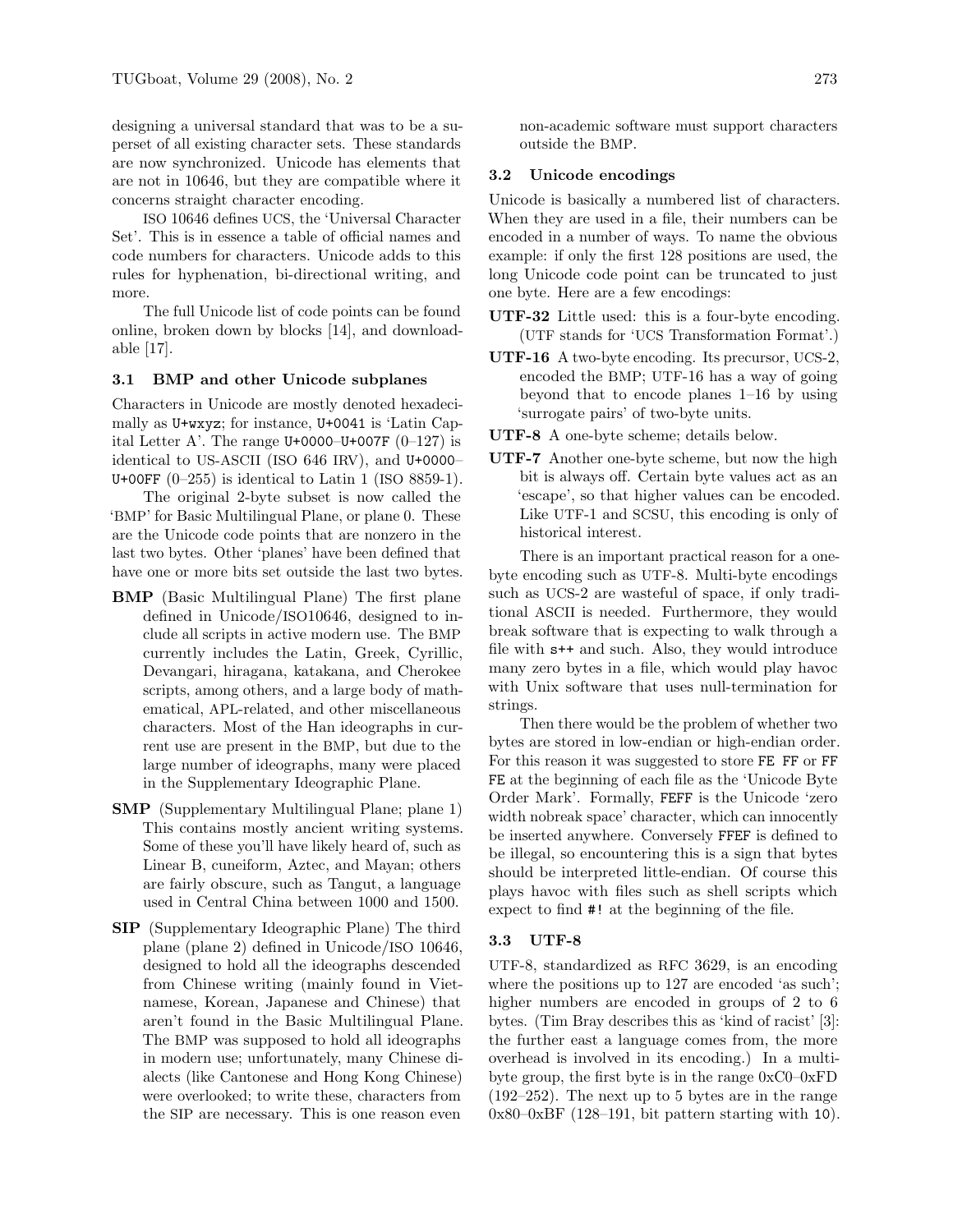| U-00000000 - U-0000007F   7 bits                                              | Oxxxxxxx |  |
|-------------------------------------------------------------------------------|----------|--|
| U-00000080 - U-000007FF $ 11 = 5 + 6$ 110xxxxx 10xxxxxx                       |          |  |
| U-00000800 - U-0000FFFF $\mid 16 = 4 + 2 \times 6$ 1110xxxx 10xxxxxx 10xxxxxx |          |  |
| U-00010000 - U-001FFFFF   $21 = 3 + 3 \times 6$ 11110xxx 10xxxxxx (3 times)   |          |  |
| U-00200000 - U-03FFFFFF $ 26 = 2 + 4 \times 6$ 111110xx 10xxxxxx (4 times)    |          |  |
| U-04000000 - U-7FFFFFFF   $31 = 1 + 5 \times 6$ 1111110x 10xxxxxx (5 times)   |          |  |
|                                                                               |          |  |

<span id="page-4-1"></span>Table 2: UTF-8 encoding blocks

Note that  $8 = 1000$  and  $B = 1011$ , so the highest two bits are always 10, leaving six bits for encoding). All bytes in a multi-byte sequence have their high bit set. See table [2.](#page-4-1)

IETF documents such as RFC 2277 require support for this encoding in internet software. Readable introductions can be found all over the Internet [\[19\]](#page-7-8); see also the history of UTF-8 in [\[20\]](#page-7-9).

### 3.4 Unicode tidbits

# 3.4.1 Line breaking

The Unicode standard describes line breaking: it has a mechanism for specifying tables of character pairs between which line breaks are allowed or forbidden [\[15,](#page-7-10) [18\]](#page-7-11).

#### 3.4.2 Bi-directional writing

Most scripts are left-to-right, but Arabic and Hebrew run right-to-left. Characters in a file are stored in 'logical order', and usually it is clear in which direction to render them, even if they are used mixed. Letters have a 'strong' directionality: unless overridden, they will be displayed in their natural direction. The first letter of a paragraph with strong direction determines the main direction of that paragraph [\[16\]](#page-7-12). See figure [1.](#page-4-2)

However, when differently directional texts are embedded, some explicit help is needed. The problem arises with letters that have only weak directionality. The following is a sketch of a problematic case:

Memory: he said "I NEED WATER!", and expired. Display: he said "RETAW DEEN I!", and expired. If the exclamation mark is to be part of the Arabic quotation, then the user can select the text 'I NEED WATER!' and explicitly mark it as embedded Arabic (<RLE> is Right-Left Embedding; <PDF> Pop Directional Format), which produces the following result:

Memory: he said "<RLE>I NEED WATER!<PDF>", and expired. Display: he said "!RETAW DEEN I", and expired.

A simpler method of doing this is to place a Right-To-Left Mark <RLM> after the exclamation mark. Since the exclamation mark is now not on a directional boundary, this produces the correct result.

Memory: he said "I NEED WATER!<RLM>", and expired. Display: he said "!RETAW DEEN I", and expired.

## 3.5 Unicode and oriental languages

'Han unification' is the Unicode strategy of saving space in the oriental languages (traditional Chinese, simplified Chinese, Japanese, Korean: 'CJK') by recognizing common characters. This idea is not uncontroversial [\[6\]](#page-7-13).

### 4 Further tidbits

#### <span id="page-4-0"></span>4.1 A bootstrapping problem

In order to know how to interpret a file, you need to know what character set it uses. This problem also occurs in MIME mail encoding (section [4.5\)](#page-5-0), which can use many character sets. Names and numbers

# أوروبا, برمجيات الحاسوب + انترنيت : تصيح عالما مع يونيكون

تسجّل الآن لحضور المؤتمر الدولي العاشر ليونيكود, الذي سيعقد في10-12 آذار1997 بمدينة ماينتس ألمانيا. وسيجمع<br>المؤتمر بين خبراء من كافة قطاعات الصناعة على الشبكة العالية انترنيت ويونيكود, حيث ستتم على الصعيدين الدولي والحلي على حد سواء مناقشة سبل إستخدام يونكود في النظم القائمة وفيما يخص التطبيقات الحاسوبية. الخطوط تصميم النصوص والحوسبة متعددة اللغات

<span id="page-4-2"></span>عندما يريد العالم أن يتكلَّم فهو يتحدَّث بلغة يونيكود.

Figure 1: Right-to-left Arabic text containing left-to-right numerals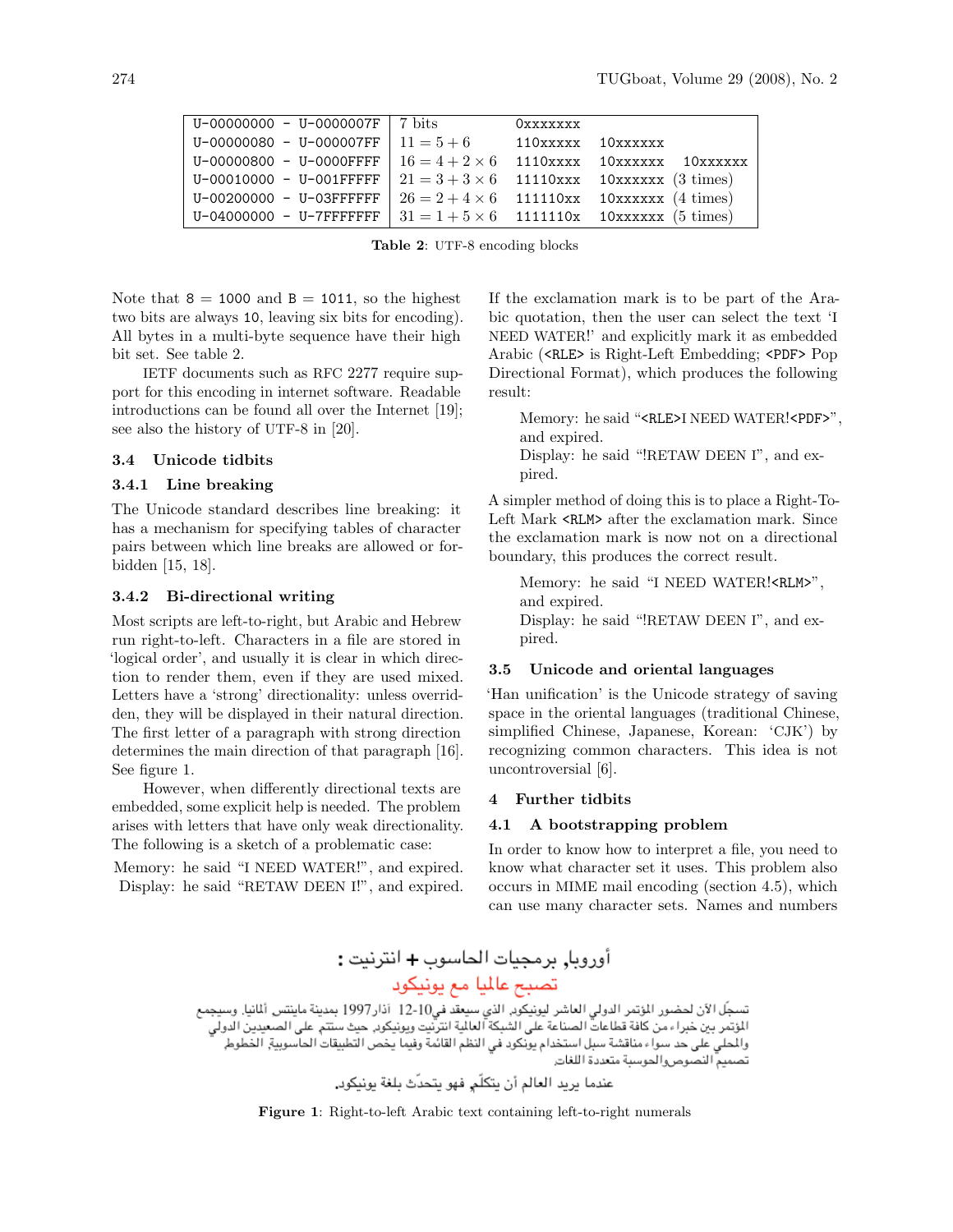for character sets are standardized by IANA: the Internet Assigned Numbers Authority [\[9\]](#page-7-14). However, in what character set do you write this name down?

Fortunately, everyone agrees on (7-bit) ASCII, so that is what is used. A name can be up to 40 characters from US-ASCII.

As an example, here is the IANA definition of ASCII:

```
name ANSI_X3.4-1968
reference RFC 1345, KXS2
MIBenum 3
  source ECMA registry
  aliases iso-ir-6, ANSI_X3.4-1986,
          ISO_646.irv:1991, ASCII,
          ISO646-US, US-ASCII
          (preferred MIME name), us,
          IBM367, cp367, csASCII
```
The MIBenum (Management Information Base) is a number assigned by  $IANA<sup>1</sup>$ . The full list of character sets can be found online [\[8\]](#page-7-15), and RFC 3808 is a memo that describes the IANA Charset MIB.

### 4.2 Unicode in programming languages

Before Unicode, a system called the 'Double Byte Character Set' was invented to accommodate Asian languages, where some characters were stored in one, others in two bytes. This is very messy, since you can not simply write  $s++$  or  $s--$  to traverse a string. Instead you have to use functions from some library that understands these encodings. While this system is now only of historical interest, the string handling problem is back in force with UTF-8.

Many modern languages (Python, C99) have support for Unicode. In C99 (which is the new standard for C) this is done through so-called 'wide characters'. For instance,  $L'x'$  is a wide character and L"xyz" is a string of wide characters. Such strings can be manipulated through equivalents of the normal string library. For instance, wcscpy acts like strcpy but on wide strings. General Unicode characters can be represented as \u0000 for 4-byte and \U00000000 for up to 8-byte characters.

The two-byte UTF-16 encoding is popular with programmers, since it can handle almost any practically encountered character without extensions to longer byte sequences.

#### 4.3 Character codes in HTML

HTML can access unusual characters in several ways:

• With a decimal numerical code:  $&\#32$ ; is a space token. (HTML 4 supports hexadecimal codes.)

- With a vaguely symbolic name  $[12, 7]$  $[12, 7]$  $[12, 7]$ : & copy; is the copyright symbol,  $\$ ; is a non-breaking space, etc.
- The more interesting way is to use an encoding such as UTF-8 (section [3.2\)](#page-3-0) for the file. For this it would be nice if the server could state that the file is

Content-type: text/html;charset=utf-8

but it is also all right if the file starts with (end with /> for XHTML):

<meta http-equiv="Content-Type" content="text/html;charset=utf-8">

It is a requirement of user agents that they can at least parse the charset parameter, which means they have to understand US-ASCII.

Open this link in your browser, and additionally view the source: [http://www.unicode.org/](http://www.unicode.org/unicode/iuc10/x-utf8.html) [unicode/iuc10/x-utf8.html](http://www.unicode.org/unicode/iuc10/x-utf8.html). How well does your software deal with it?

# 4.4 Keyboards and control characters

Unprintable ASCII codes are accessible through the control modifier key; for this reason they are also called 'control codes' or control characters. The control key, combined with a regular key, zeros bits 2 and 3 of the ASCII code of that key. For instance, you can hit Ctrl-[ to get Esc.

The way key presses generate characters is typically controlled in software. This mapping from keyboard scan codes to 7 or 8-bit characters is called a 'keyboard', and can be changed dynamically in most operating systems.

Using the modifier keys, one can generate more keystrokes than can be described in 8 bits, so keyboards can send an 'escape sequence': one escape character followed by one or more regular characters. The escape character is mostly ASCII NUL or ESC [\[10\]](#page-7-18).

# <span id="page-5-0"></span>4.5 Characters in email

The protocols for Internet mail are based on '7-bit ASCII', that is, the high bit in every byte transmitted is supposed to be off. This is a problem for any message that has text outside of ASCII, such as when accented characters from the various ISO 8859 character sets are used. It also makes transmitting binary data such as images impossible. For this reason the 'Multipurpose Internet Mail Extensions' (MIME) were designed. MIME uses several encoding schemes, such as base64 or quoted-printable, to turn arbitrary data into 7-bit ASCII.

The email standard RFC 822 states that anything outside 7-bit ASCII has to be encoded with

 $<sup>1</sup>$  Apparently these numbers derive from the Printer MIB,</sup> RFC 1759.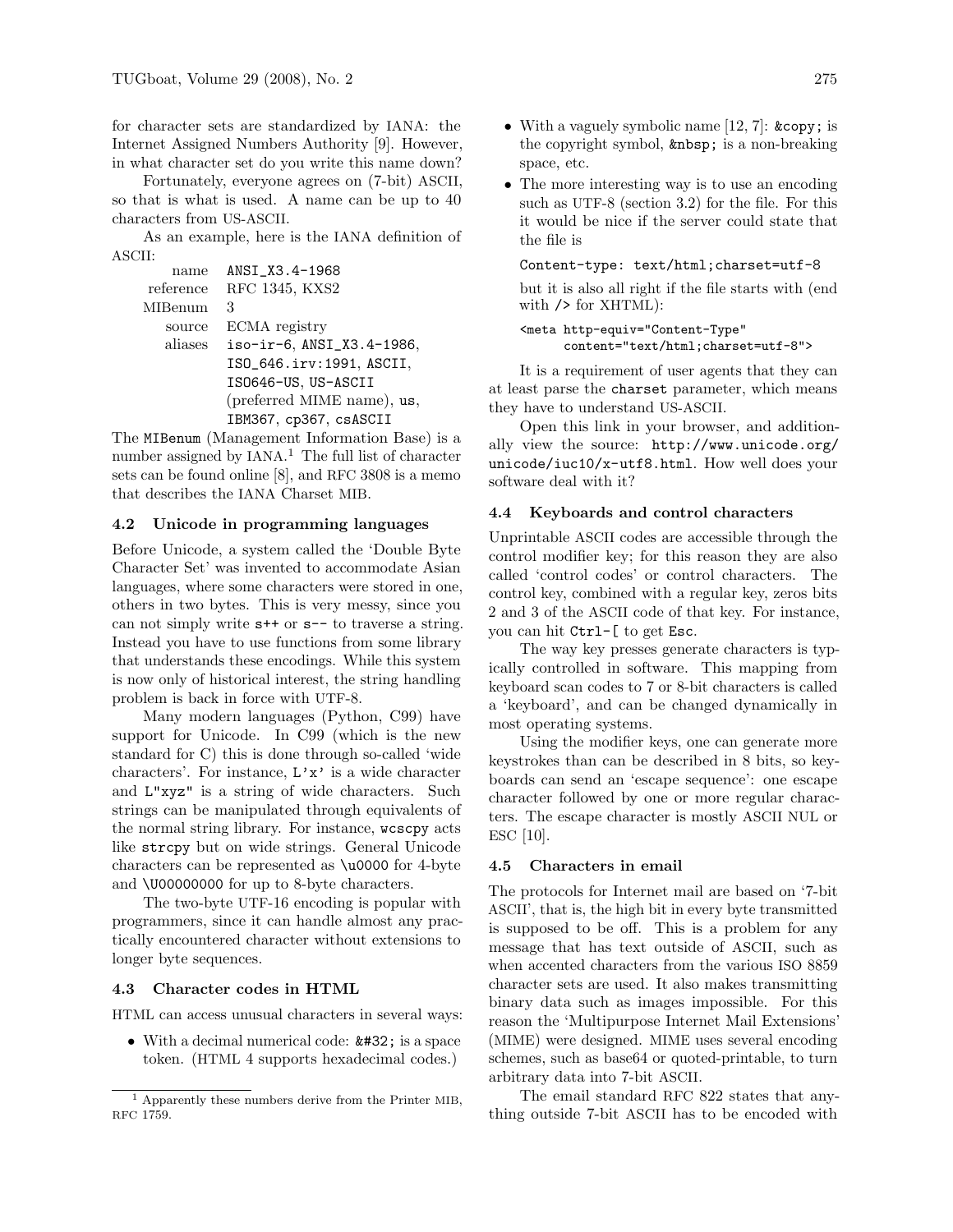uuencode. This means that the sender and recipient need decoding program; it is decidedly overkill if a message is plain ASCII apart from a few accented characters.

The MIME protocol (RFC 2045 and 2046) inserts headers in a mail message, stating for each message section the content type and the encoding that is used for that section of the message. These encodings are also used for attachments, in which case the content type should give an indication what application can handle the attachment after its decoding. 'Helpful' mail programs that automatically invoke such applications have been a source of Trojans (malicious software) in the past.

# 4.6 FTP

FTP is a very old ARPA protocol for transferring files from one computer to another. It knows 'binary' and 'text' mode: in binary mode bytes are transferred without further interpretation, but the text mode is concerned with files that contain lines of text. Unfortunately, line ends are different between operating systems, and their transfer in text mode is not well defined. Some FTP programs adjust line ends; others, such as Fetch on the Mac, actually do code page translation.

# 5 Character issues in  $(A)$ TEX

# 5.1 Diacritics

Before 1990, TEX was a 7-bit system: only characters 0–127 in the input could be recognized, and fonts were also limited to 127 positions. This meant that there was not enough space in fonts for letters with accents, so accents (diacritics) were implemented as things to put on top of characters, even when, as with the cedilla, they are under the letter. This leads to the problem that T<sub>E</sub>X could not hyphenate a word with accents, since the accent introduces a space in the word (technically: an explicit kern).

Both problems were remedied to a large extent with the 'Cork font encoding', which contains most common accented letters as single characters. This means that accents are correctly placed by design, and also that the word can be hyphenated, since the kern has disappeared.

These fonts with accented characters became possible when TEX version 3 came out around 1990. This introduced full 8-bit compatibility, both on the input side and in the font addressing.

## 5.2 LAT<sub>F</sub>X input file access to fonts

If an input file for LATEX is allowed to contain all 8-bit octets, we get all the problems of compatibility that plague regular text files. This is solved by the package inputenc:

## \usepackage[code]{inputenc}

where code is applemac, ansinew, utf8, or various other code pages.

This package makes all unprintable ASCII characters, plus the codes over 127, into active characters. The definitions are then dynamically set depending on the code page that is loaded.

# 5.3 **LATEX** output encoding

The inputenc package does not solve the whole problem of producing a certain font character from certain keyboard input. It only maps a byte value to the TEX command for producing a character. To map such commands to an actual code point in a font file, the T<sub>EX</sub> and L<sup>AT</sup>EX formats contain lines such as

#### \chardef\i="10

declaring that the dotless-i is at position 16. However, this position is a convention, and other people — type manufacturers — may put it somewhere else.

This is handled by the 'font encoding' mechanism. The various people working on the LAT<sub>EX</sub> font schemes have devised a number of standard font encodings. For instance, the OT1 encoding corresponds to the original 128-character set. The T1 encoding is a 256-character extension thereof, which includes most accented characters for Latin alphabet languages.

A font encoding is selected with

\usepackage[T1]{fontenc}

A font encoding definition contains lines such as

```
\DeclareTextSymbol{\AE}{OT1}{29}
\DeclareTextSymbol{\OE}{OT1}{30}
\DeclareTextSymbol{\O}{OT1}{31}
\DeclareTextSymbol{\ae}{OT1}{26}
\DeclareTextSymbol{\i}{OT1}{16}
```
#### 5.4 TEX beyond 8 bits

The above LAT<sub>EX</sub> packages allow flexible handling of (8-bit) code pages, essentially the ISO 8859 standard. For handling of other alphabets, a number of styles have been written over the years. However, their continued support is often uncertain. The first project that aimed at use of Unicode throughout T<sub>EX</sub>'s code base was Omega [\[13\]](#page-7-19); the modern T<sub>EX</sub> extensions X<sub>H</sub>T<sub>E</sub>X (<http://scripts.sil.org/xetex>) and LuaTEX (<http://luatex.org>) also do so.